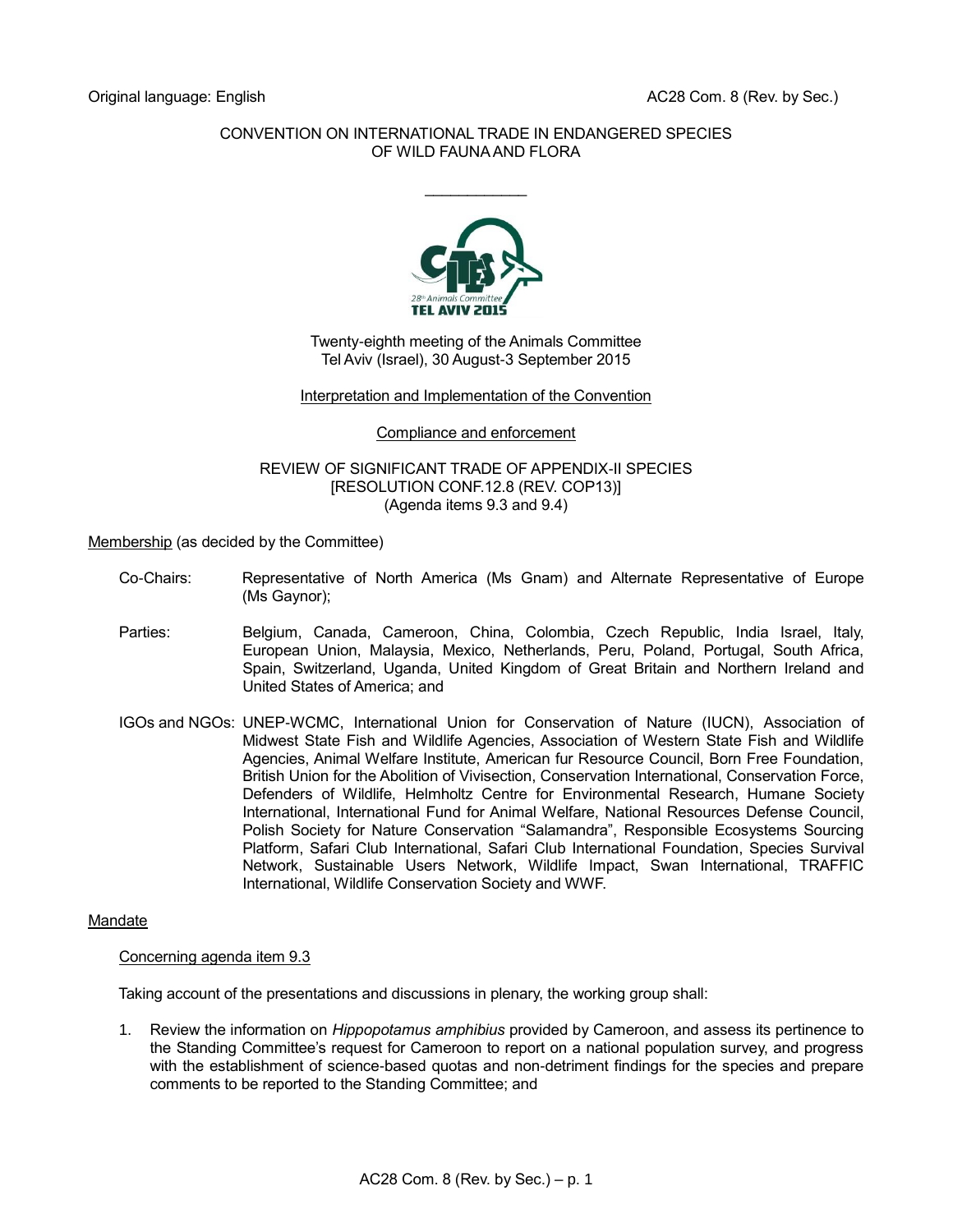2. Review the information provided by Cambodia and Viet Nam regarding *Macaca fascicularis*, and provided orally by Peru regarding *Podocnemis unifilis*, in response to recommendations formulated by the Animals Committee at its 27th meeting, and formulate its findings and recommendations for consideration in the context of the implementation of paragraph q) of Resolution Conf. 12.8 (Rev. CoP13).

## Concerning agenda item 9.4

- 3. For the 20 taxa selected by the Animals Committee for its review of Significant Trade following CoP16, the working group shall:
	- a) In accordance with paragraph f) of Resolution Conf. 12.8 (Rev. CoP13), review the available information presented in document AC28 Doc. 9.4 (Rev. 2) and the responses from affected range States (which will be made available by the Secretariat to the working group); and
	- b) If satisfied that Article IV, paragraph 2 (a), 3 or 6 (a), is correctly implemented, recommend to the Animals Committee to eliminate the species from the review with respect to the range States concerned.

#### Recommendations

# *Concerning agenda item 9.3*

#### *Hippopotamus amphibius*

- 1. With regard to *Hippopotamus amphibius* from Cameroon the Working Group thanked Cameroon for their oral submission and recommend that they submit the information from the studies referred to in written form to the Animals Committee before the 30<sup>th</sup> of September, which will allow the Secretariat to assess the additional information in time for the deadline for submission of documents for the next meeting of the Standing Committee.
- 2. In the absence of the written submission from Cameroon, the Working Group recommends that the Animals Committee inform the Standing Committee that Cameroon has not met the recommendations of the Standing Committee and has not demonstrated that Article IV paragraph 2 (a), 3 or 6(a) is being correctly implemented. Consequently it is recommended that the species/country combination should be continue to be retained within the review and there should be no increase in the quota.

# *Macaca fascicularis / Cambodia and Vietnam*

- 1. With regard to Cambodia, the Working Group recommends that the Secretariat inform the Standing Committee that the recommendations formulated for this species/country by the Animals Committee at its  $27<sup>th</sup>$  meeting have not been implemented and that the species/country should be maintained within the review.
- 2. In particular, concerns were raised in relation to the lack of recent population studies, the status of the current ban on harvest of wild specimens and the limitations of the current tagging and tracking system used to distinguish between wild and captive-bred specimens.
- 3. The Working Group recommends that the Secretariat send a letter to Cambodia seeking clarification on the status and legal basis of the current ban on the taking of wild specimens for use in captive breeding operations. Should it be confirmed that the ban will not remain in place following October 2015 when it is due to expire, the following information should be requested: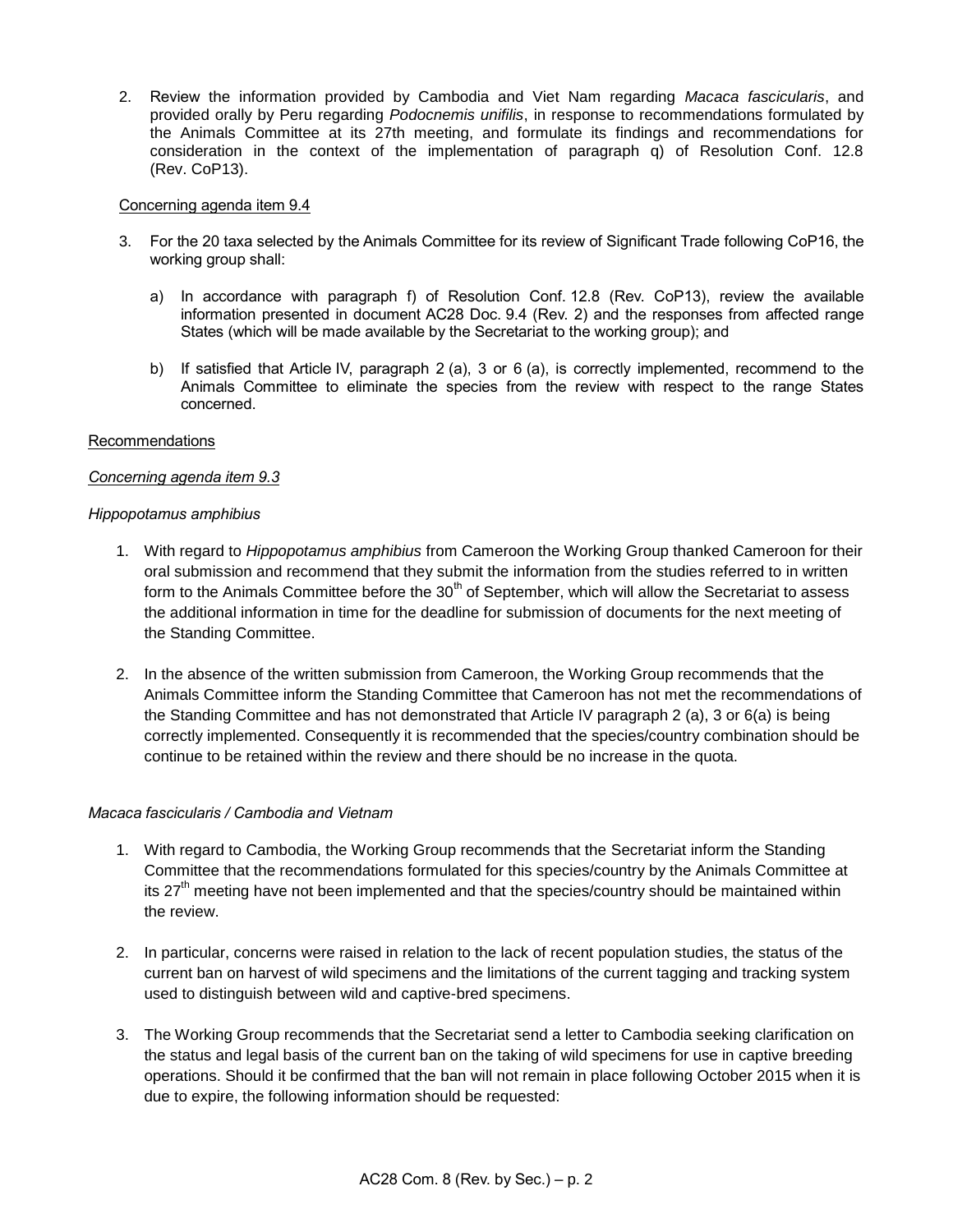- a. Current population size and conservation status, including the methodologies used to determine these
- b. The effect of the removal of the ban on future management of the captive breeding facilities
- 4. In addition, in response to the request from Cambodia for assistance from the Animals Committee, the Working Group recommends that the Secretariat send a letter to Cambodia asking them to identify their specific needs and problems in terms of managing this species and the captive breeding facilities for this species.
- 5. With regard to Viet Nam, the Working Group recommends that the Animals Committee inform the Standing Committee through the Secretariat that the recommendations formulated for this species/country by the Animals Committee at its 27<sup>th</sup> meeting have been implemented and that Viet Nam be deleted from the review for this species.
- 6. The Working Group noted the concerns raised in relation to high levels of illegal trade in the species, particularly between Cambodia and Viet Nam, and recommends that the Animals Committee bring these concerns to the attention of the Standing Committee for further consideration.

# *Podocnemis unifilis:*

- 1. With regard to *Podocnemis unifilis* from Peru, the Working Group recommends that the Animals Committee inform the Standing Committee that the recommendations as formulated at AC27 have been implemented and that Peru be removed from the review of significant trade for this species.
- 2. The WG congratulated Peru on the work carried out in conserving this species and consider the management *of Podocnemis unifilis* in Peru as a good example of sustainable use and community involvement.

# *Concerning agenda item 9.4*

- 1. In accordance with paragraph f) of Resolution Conf. 12.8 (Rev CoP13), the Working Group reviewed the information available in AC28 Doc. 9.4 (Rev 2) and responses from range States to assess if Article IV, paragraph 2(a), 3 or 6 (a) is correctly implemented. Based on the responses received and information provided by members of the WG, the WG made a series of recommendations to the AC to retain or remove species/country combinations from the review. These recommendations are summarized in the Table in Annex A.
- 2. The working group noted with some concern the poor response rate from range States to the consultation letter from the Secretariat and the effect this had on their ability to evaluate the species in the Significant Trade Review process. The group expressed the hope that the Advisory Working Group for the evaluation of the Review of Significant Trade will suggest ways to improve the response rate. It was further noted that to improve transparency it may be necessary in future to provide a justification for the elimination of a species/country combination from the review.
- 3. The Working Group recommends that, with regard to *Ursus maritimus*, polar bear range States be encouraged to apply a cautious approach in relation to the management of sub-populations that are assessed as declining or data deficient (uncertain).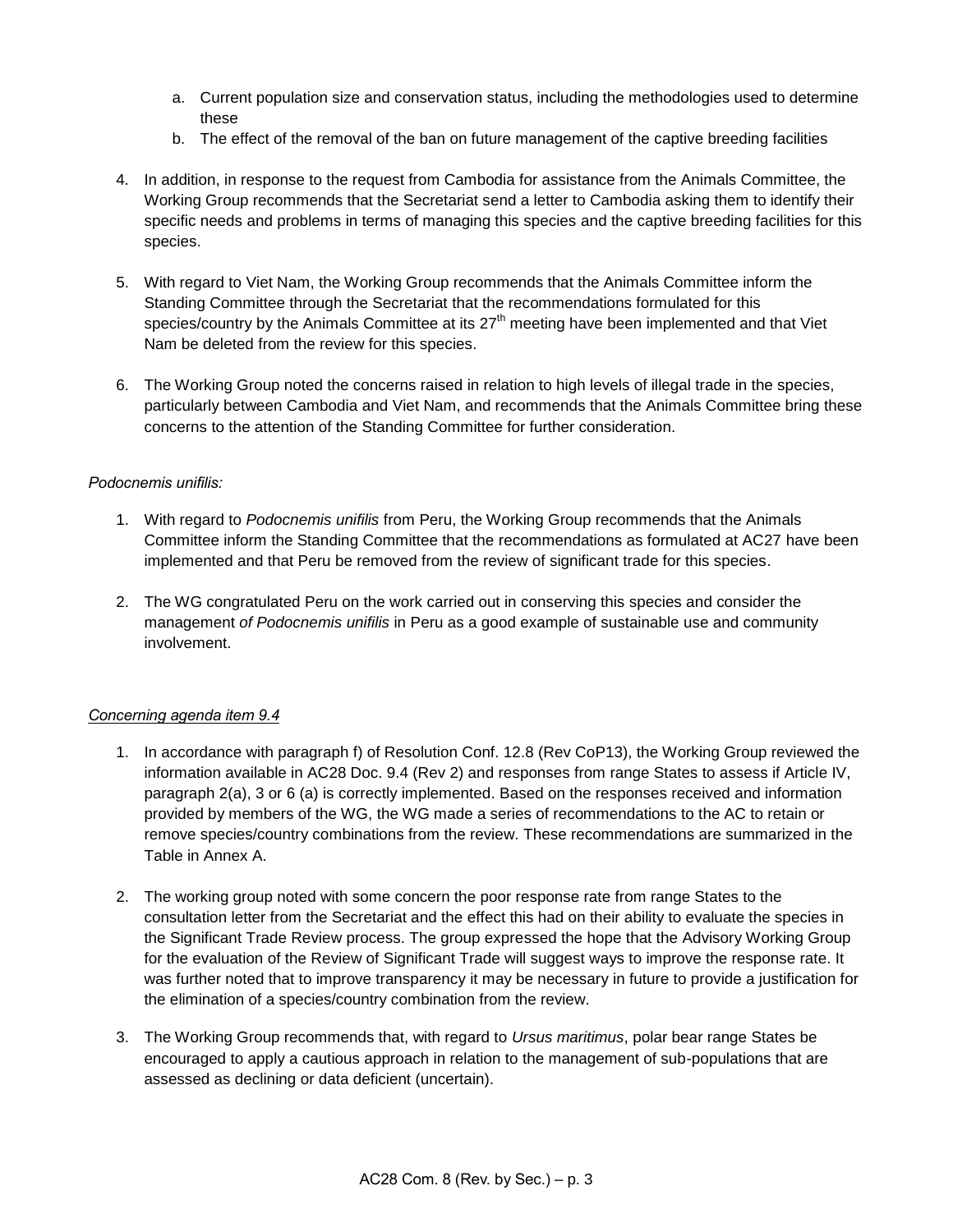- 4. In the case of *Uromastyx ornata*, the working group noted that there is no reported trade from any of the range States. Therefore, it is recommended that this species be deleted from the review process. However, trade has been reported from a number of non-range States (notably Jordan, Sudan and Syrian Arab Republic). As this is identified as an issue that is not related to the implementation of Article IV, the WG recommends that the AC bring this issue to the attention of the Standing Committee.
- 5. The working group noted that trade in *Triocerus montium*, which is an endemic species to Cameroon, has been reported by Equatorial Guinea. Since this may not be an issue related to implementation of Article IV, paragraph 2(a), 3 or 6(a), the working group recommends that the Secretariat brings this issue to the attention of the Standing Committee.
- 6. In the case of both *Manis gigantea* and *M. tricuspis*, the United Republic of Tanzania was the only range State that provided a response, and since this range State prohibits trade in these species, the working group recommends removing Tanzania from the review for these two pangolin species. The working group brought attention to concerns raised at the First Pangolin Range States Meeting in June, 2015, about the lack of robust biological information on African pangolin species and increasing levels of international trade in these species. In light of the large number of range States that did not respond and concerned that the WCMC CITES trade database do not reflect trade for the most recent years, and that significant trade could be occurring undetected now or in the future, the working group recommends that the AC retain in the review all other range States for *M. gigantea* and *M. tricuspis* that do not fully protect these species through national legislation prohibiting their export. To assist this selection process, the working group recommends that the Secretariat consult with UNEP-WCMC and the IUCN Pangolin Specialist Group to identify those range States that do not prohibit trade through national legislation and may therefore require a more detailed review. The Secretariat shall finalize the selection of range States for a detailed review in consultation with the Animals Committee.
- 7. The working group noted the concerns raised in Myanmar's response concerning illegal trade in *Ophiophagus hannah* from Myanmar, and since this is an issue not related to the implementation of Article IV, the working group recommends that the AC refer this issue to the Standing Committee.
- 8. The working group noted the issues Brazil raised in its response concerning likely errors in trade records of *Hippocampus erectus* due to species identification/taxonomic challenges, and since this may not be an issue related to implementation of Article IV, the working group recommends the AC bringing these issues to the Standing Committee.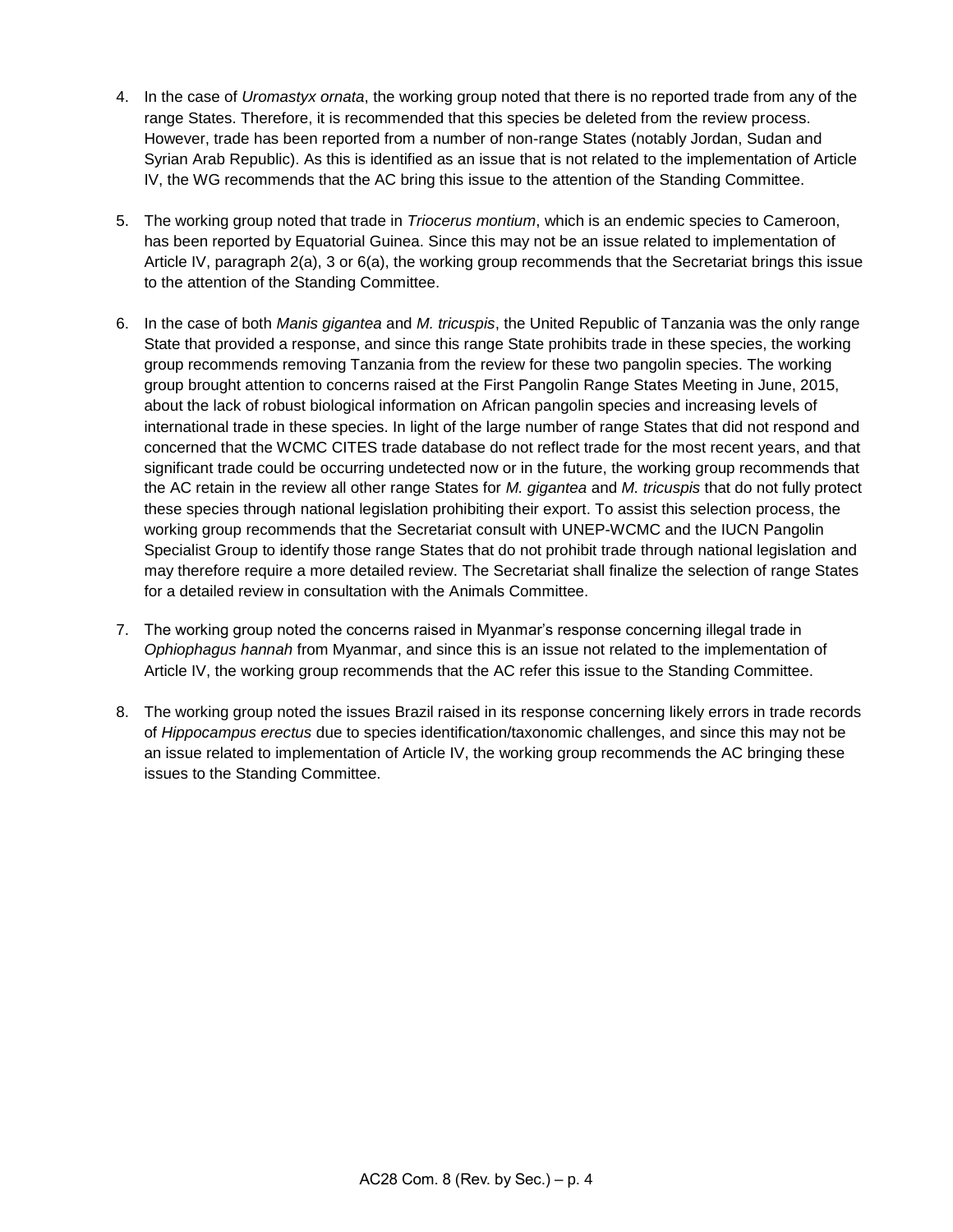# **Annex A**

The Working Group recommends that the following species-range State combinations be retained/deleted from the review. Where "all range States" is indicated this refers to the list of range States for the relevant species presented in AC28 Doc. 9.4 (Rev 2):

| <b>Species Name</b> | Range States to be retained                                                                                                                                                                                                                                                                                                                                                                                                                                                                                                                                                        | Range States to be deleted                                                                                                                                                                                                                                         |
|---------------------|------------------------------------------------------------------------------------------------------------------------------------------------------------------------------------------------------------------------------------------------------------------------------------------------------------------------------------------------------------------------------------------------------------------------------------------------------------------------------------------------------------------------------------------------------------------------------------|--------------------------------------------------------------------------------------------------------------------------------------------------------------------------------------------------------------------------------------------------------------------|
| Tayassu pecari      |                                                                                                                                                                                                                                                                                                                                                                                                                                                                                                                                                                                    | All range States                                                                                                                                                                                                                                                   |
| Ursus maritimus     |                                                                                                                                                                                                                                                                                                                                                                                                                                                                                                                                                                                    | All range States                                                                                                                                                                                                                                                   |
| Manis gigantea      | All the range States below, except<br>those that prohibit the species'<br>export by national legislation, as<br>identified by the AC:<br>Angola, Benin (uncertain), Burkina<br>Faso, Burundi (uncertain), Cameroon,<br>Central African Republic (uncertain),<br>Chad, Congo, Côte d'Ivoire (uncertain),<br>Democratic Republic of the Congo,<br>Equatorial Guinea, Gabon, Ghana,<br>Guinea, Guinea Bissau (uncertain),<br>Kenya, Liberia, Mali, Mauritania<br>(uncertain), Niger, Nigeria (uncertain),<br>Rwanda, Senegal, Sierra Leone, South<br>Sudan (uncertain), Togo, Uganda, | Republic of Tanzania (distribution<br>uncertain)                                                                                                                                                                                                                   |
| Manis tricuspis     | All the range States below, except<br>those that prohibit the species'<br>export by national legislation, as<br>identified by the AC:<br>Angola, Benin, Burkina Faso<br>(uncertain), Cameroon, Central African<br>Republic (uncertain), Congo, Côte<br>d'Ivoire, Democratic Republic of the<br>Congo, Equatorial Guinea, Gabon,<br>Gambia, Ghana, Guinea, Guinea<br>Bissau (uncertain), Kenya, Liberia, Mali,<br>Nigeria, Rwanda, Senegal (uncertain),<br>Sierra Leone, South Sudan, Togo,<br>Uganda, Zambia                                                                       | Republic of Tanzania (distribution<br>uncertain)                                                                                                                                                                                                                   |
| Amazona festiva     | Guyana                                                                                                                                                                                                                                                                                                                                                                                                                                                                                                                                                                             | Colombia, Brazil, Ecuador, Peru,<br>Venezuela (Bolivarian Republic of)                                                                                                                                                                                             |
| Uromastyx ornata    |                                                                                                                                                                                                                                                                                                                                                                                                                                                                                                                                                                                    | All range States                                                                                                                                                                                                                                                   |
| Uromastyx aegyptia  | Jordan, Syrian Arab Republic                                                                                                                                                                                                                                                                                                                                                                                                                                                                                                                                                       | Bahrain, Egypt, Iran (Islamic Republic<br>of), Iraq, Israel, Kuwait, Oman, Qatar,<br>Saudi Arabia, United Arab Emirates,<br>Yemen                                                                                                                                  |
| Trioceros montium   | Cameroon                                                                                                                                                                                                                                                                                                                                                                                                                                                                                                                                                                           |                                                                                                                                                                                                                                                                    |
| Varanus ornatus     | <b>Togo</b>                                                                                                                                                                                                                                                                                                                                                                                                                                                                                                                                                                        | Angola, Benin, Cameroon, Central<br>African Republic, Chad, Congo, Côte<br>d'Ivoire, Democratic Republic of the<br>Congo, Equatorial Guinea, Gabon,<br>Gambia, Ghana, Guinea, Guinea<br>Bissau, Liberia, Nigeria, Sao Tome and<br>Principe, Senegal, Sierra Leone, |